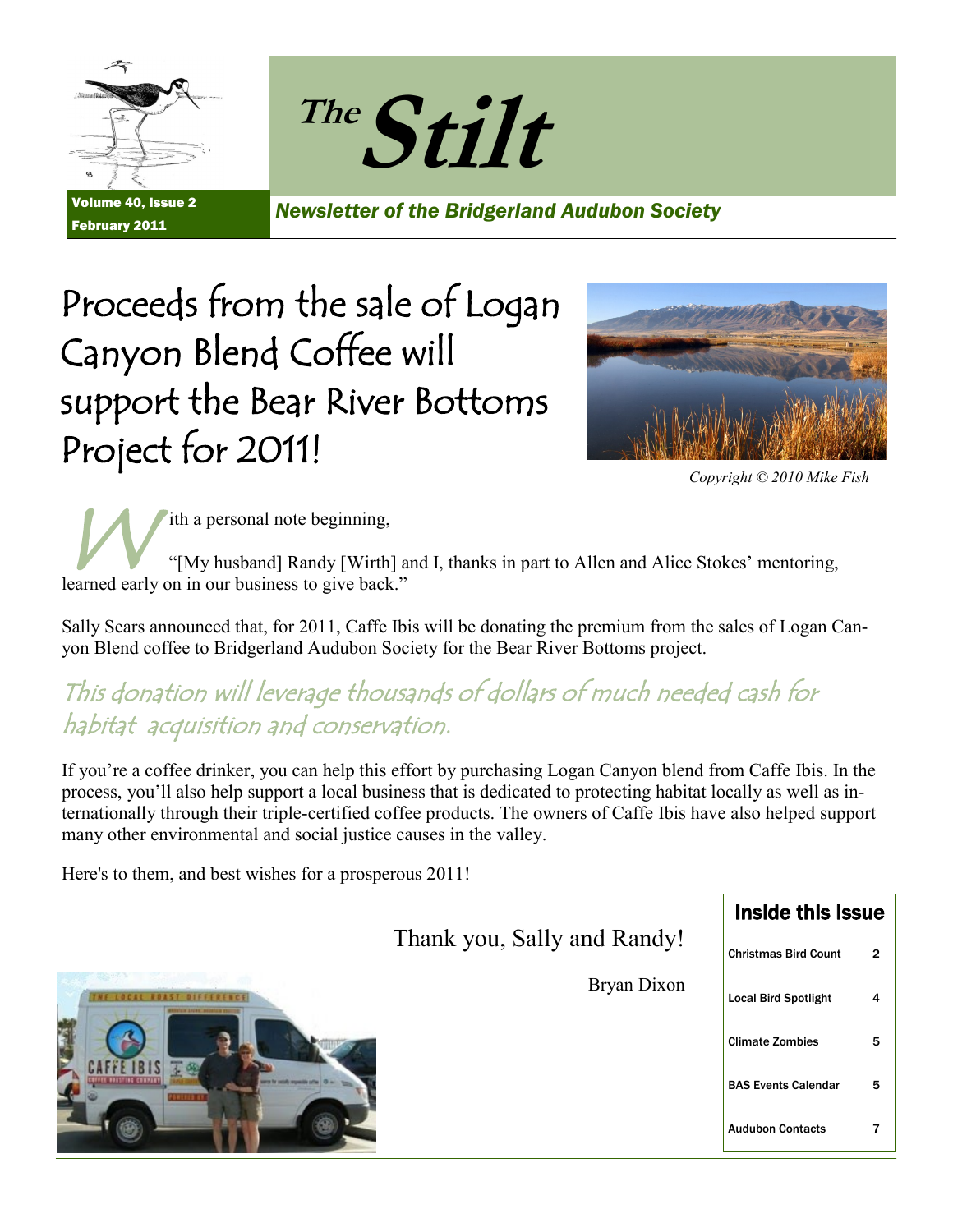### Logan Christmas Bird Count Wrap-Up: Eurasian Collared Dove Population Still Growing, Though Mostly an "Average" Count

T he weeks of very cold weather preceding this year's Christmas Bird Count were not a good sign, but we started the count in the pre-dawn hours with high hopes. In the week or two before the count, some good rarities had been seen in the circle area, including two Hooded Mergansers, a Red-naped Sapsucker and a Mew Gull. As Craig Fosdick and I started crunching through the snow of Green Canyon well before the first light, knowing that other teams were hiking up parallel canyons around the circle at the same time, we talked about the potential for a high count, if the right species stuck around and a few good rarities could be found.

Despite trying for several hours, we were not able to detect a single owl in the dark. Our first bird of the day was a Canyon Wren that started singing at dawn, about the same time the snow started falling. We did not know at the time that by the end of the day, all of the expected species of owl would be detected in the count circle, with the exception of the Short-eared Owl. Other species would be more difficult to coax out of the snowy weather.

By the end of count day, the combined effort of all the teams and counters had congealed into a story of the status of birds in the count circle. This year, waterfowl numbers were about average on the whole. While we didn't have any unexpected species, we did manage to find some of the less-reliable waterfowl, including Piedbilled and Eared Grebes, while we missed others, including Northern Pintails and Wood Ducks. Numbers were down a bit across the board this year, and our total for this year was less than the 20-year average for every single waterfowl species we found, except for our eight Eared Grebes.

Raptors were detected in about average numbers, with no particularly abundant or rare species relative to previous years. Our total count of seven Golden Eagles, for example, exactly matches our average over the last twenty years, but is notable because it included a higher number of immatures than usual (four).

Gallinaceous birds told a mixed story. We completely missed Gray Partridges, Ruffed Grouse, and Dusky (Blue) Grouse this year, but that happens more often than not with these tough-to-find species. We did find six Chukars, which are not a sure thing in our count circle. Ring-necked Pheasants were slightly below the longterm average, but our count of 104 this year coincided exactly with last year's count. Our count of 135 Wild Turkeys was above average, but the 27 California Quails we found really stood out, as we often don't see any of that species. The increasing numbers of both of these species over the last few years is likely due to recent plantings by the Utah Division of Wildlife Resources.

It was a decent year for gulls. Counts of our two most common species, Ring-billed and California Gulls, were both lower than average but higher than the previous two years. We found three Herring Gulls, which equals our average. The highlight of the gulls was two adult Thayer's Gulls, a species that has only been seen in three of the last 20 counts, and usually as immatures.

Among the doves, the headline story continues to be the expansion of the recently established Eurasian Collared-Dove. This year we found 201 of them, setting another new record and more than doubling our previous year's count. This species was first seen on the count in 2004 and has increased exponentially since then. Fortunately, there is no evidence that they are directly affecting our native wintering Mourning Doves; our count of 30 Mourning Doves this year is almost double our twenty-year average.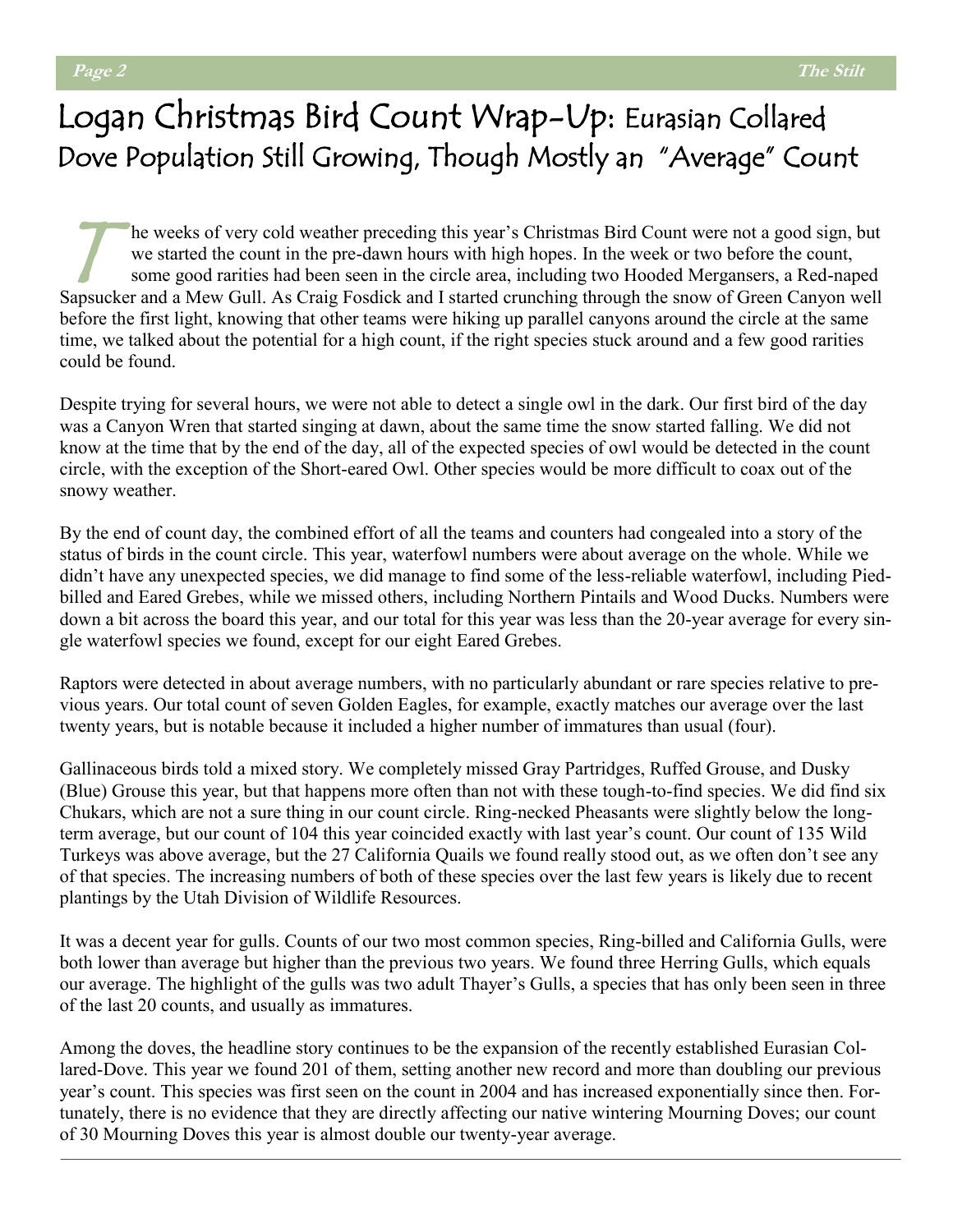If you've noticed so far that the theme this year was "about average," you won't be surprised by the songbird totals. We found all of the expected species, but few surprises, and numbers on the whole were about average. Corvids were well-represented, seeming to indicate that West Nile Virus has not dramatically affected our local birds. American Crows and Black-billed Magpies had about average counts, and Common Ravens were a bit higher than average but a bit lower than last year. Our count of 10 Canyon Wrens was our highest since we had the same number in 2004. Two Bohemian Waxwings were found, a good find for a nonirruption year. In 2007 we counted 1,255 of them, but this year was the first year we've had them since then. Our seven Northern Shrikes were also a bit above our average of four, and noteworthy because we miss them completely in about half the years. European Starlings were up considerably this year. At almost 30,000 individuals counted, most around the pig farms on Sam Fellow Road, they made up 78% of our total birds. Proportionally and absolutely, that was our highest Starling count since 2002. Dark-eyed Juncos were down significantly this year to 229 birds, well below our average of over 600, and the Slate-colored subspecies was not observed for the first time since 2006. Lesser Goldfinches provide an interesting comparison to the Eurasian Collared-Dove pattern above, because Lesser Goldfinches have recently colonized the valley but have done it naturally from nearby native populations, in contrast to the Collared-Doves which were introduced to this continent by humans. This year we counted a record number of Lesser Goldfinches for the third year in a row with 18.

There were two very noteworthy misses in our count this year. First, we had no Virginia Rails. This is a notoriously secretive bird, but we still average six each count, and we have only missed them once in the last 20 years. Second, and even more startling, was the absence of Western Meadowlarks this year. We average 62 a year, and have not missed them on the count since 1973.

By the time we gathered at the Cache Valley Unitarian Universalists Church to compile our results, warm our bones, and fill our bellies, we had counted a total of 38,288 birds of 90 species. Ten of those species were represented by individual birds, which is a typical proportion of rarities for recent years. In all, we did pretty well, given the snowy count conditions and the cold weather in the preceding weeks. I'm already looking forward to trying to better the count next year.

For more information on our count and on the Christmas Bird Count in general, see the Audubon Society's webpage: http://www.audubon.org/Bird/cbc. Thanks to CVUU for providing our post-count meeting spot, to the count organizer and compiler Bryan Dixon, to all the landowners who let us access their land to count their birds each December, and to all the participants in this year's count: Robert Atwood, Dennis Austin, Dave Barber, Terry Barnes, Eddy Berry, Keith Bingham, Logan Bingham, Lyle Bingham, Kristi Bird, Jim Cane, Jason Carlyle, Allen Christensen, Gail Christensen, Norb and Mary Debyle, Bryan Dixon, John Ellerbeck, Ted and Debi Evans, Barbara Farris, Craig Fosdick, C.Val Grant, Jack Greene, Allen Hoffmann, Frank Howe, Joanne Hughes, Linda Kervin, Jim Kingsland, Peter Kung, Caitlin Laughlin, Stan Laughlin, Leah Lewis, Jean Lown, Zan Merrill, Eric Meyer, Ryan O'Donnell, Teri Peery, Stephen Peterson, Dominique Roche, Jeanne Sullivan, Tim Sullivan, Mike Taylor, Bob and Betty Taylor, Miiko Toelken, Dennis Welker, Martin Welker, Bryan Williams, Tiana Witkamp, Mike Wolfe.

To get an electronic version of the count data, either visit Audubon's CBC website, or contact Bryan Dixon, bdixon@xmission.com.



‒Ryan O'Donnell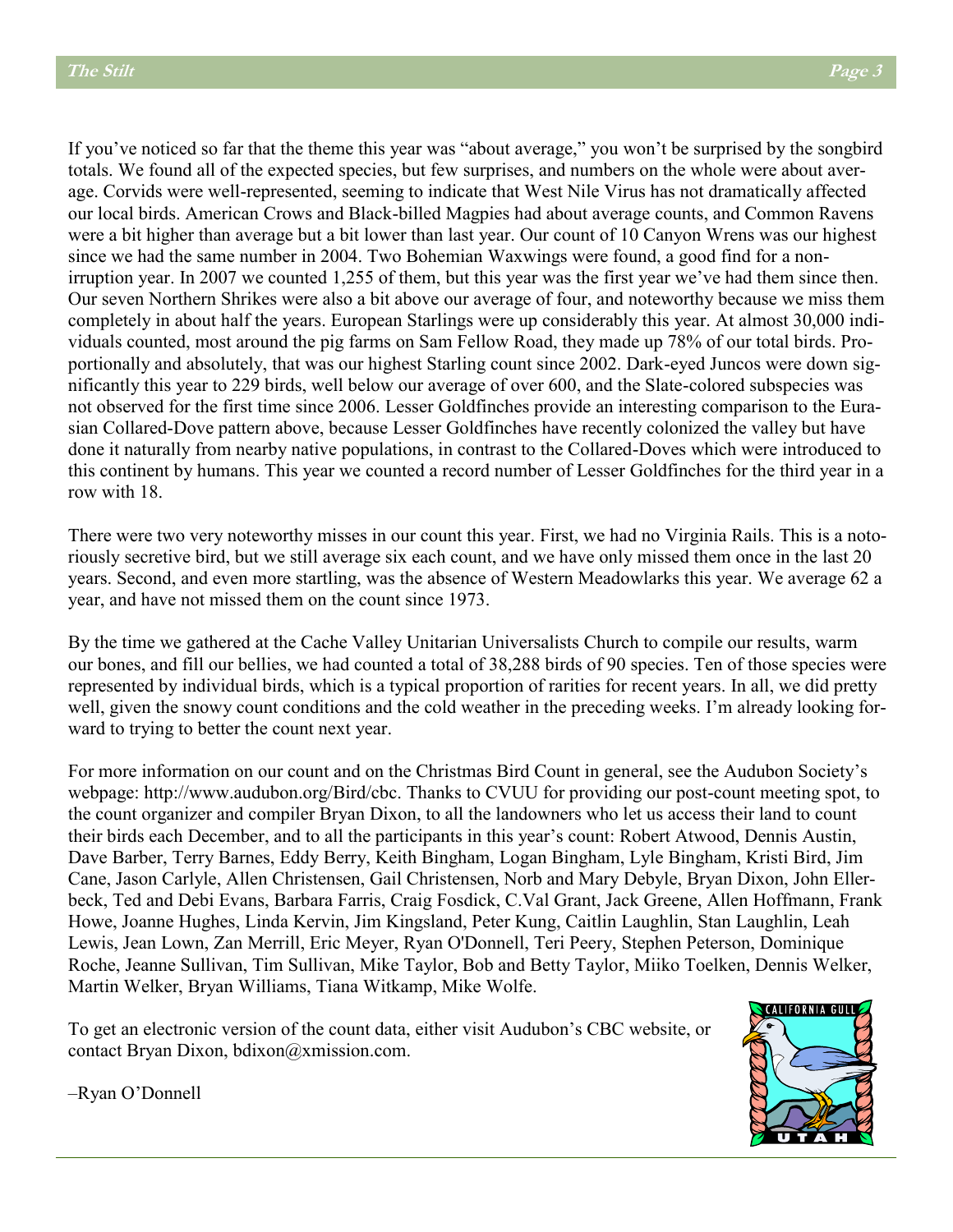# Local Bird Spotlight

#### American Dipper

 $\sqrt{\frac{f}{h}}$ f you spend any time along fast moving, clear streams and rivers in the West you will probably cross paths with an American Dipper. Dippers, also known as water ouzels, get their name from a conspicuous habit of dipping or bobbing their bodies up and down as they walk along a stream. They are usually pretty conspicuous if they are around, taking short flight just over the water, landing on rocks along the shore or in the middle of very turbulent rapids, often calling as they fly, which helps you to spot them. Dippers are uniformly gray colored, stocky little birds with short tails. They have a thin dark bill and relatively long legs but otherwise lack distinctive markings except for a white eyelid that is visible when they blink. Their behavior and habitat is what helps to identify this bird so easily.



For those of you who appreciate fun and unusual bird behavior the water ouzel is a joy to watch. When in search of food, they stick their little faces down into the clear water to check out the situation and then disappear below the fast moving currents, reappearing four or five seconds later with a stonefly or small fish in their bill. I have seen them walk right into small waterfalls, completely at home in the froth and spray. It always appeared to me that the ouzel would mostly get around by walking on the bottom, but they are also good swimmers. If you have a moment check out some cool underwater video of the little bird navigating a stream at http://free-educational-videos.com/view/104/americandipper/. The video gave me a much better picture of what

this little bird does when it disappears below the waves.

Dippers are found throughout western North America, with their range extending from Canada all the way through Mexico. They are almost exclusively seen close to running water and can be called North America's only truly aquatic songbird. They do not migrate unless forced to by frozen rivers, when they move far enough to find open riverine habitat. Dippers feed almost exclusively on aquatic insects but will also occasionally take very small fish and fish eggs. Around Cache Valley, dippers can be found along many of the clear, fast moving streams flowing through our lovely canyons. They can sometimes be seen farther out into the valley along streams that maintain their fast moving, clear characteristics and have rocky bottoms. One of the most consistent places to find dippers can be under or around bridges where they sometimes nest. Dippers build dome shaped nests on the ledges of bridges or cliffs above the fast water and often cover them with moss that is splashed by water from the rapids. I frequently see dippers near the highway bridge at the downstream end

of the Logan River Trail and suspect they nest there. I would also recommend looking for them nesting under a bridge at the upstream end of Denzil Stewart Nature Park where I have seen them for several years. During the springtime you can often observe adult dippers feeding and teaching fledglings in the fast moving Logan River through the little park located at 100 South and 800 East in Logan.



‒William Masslich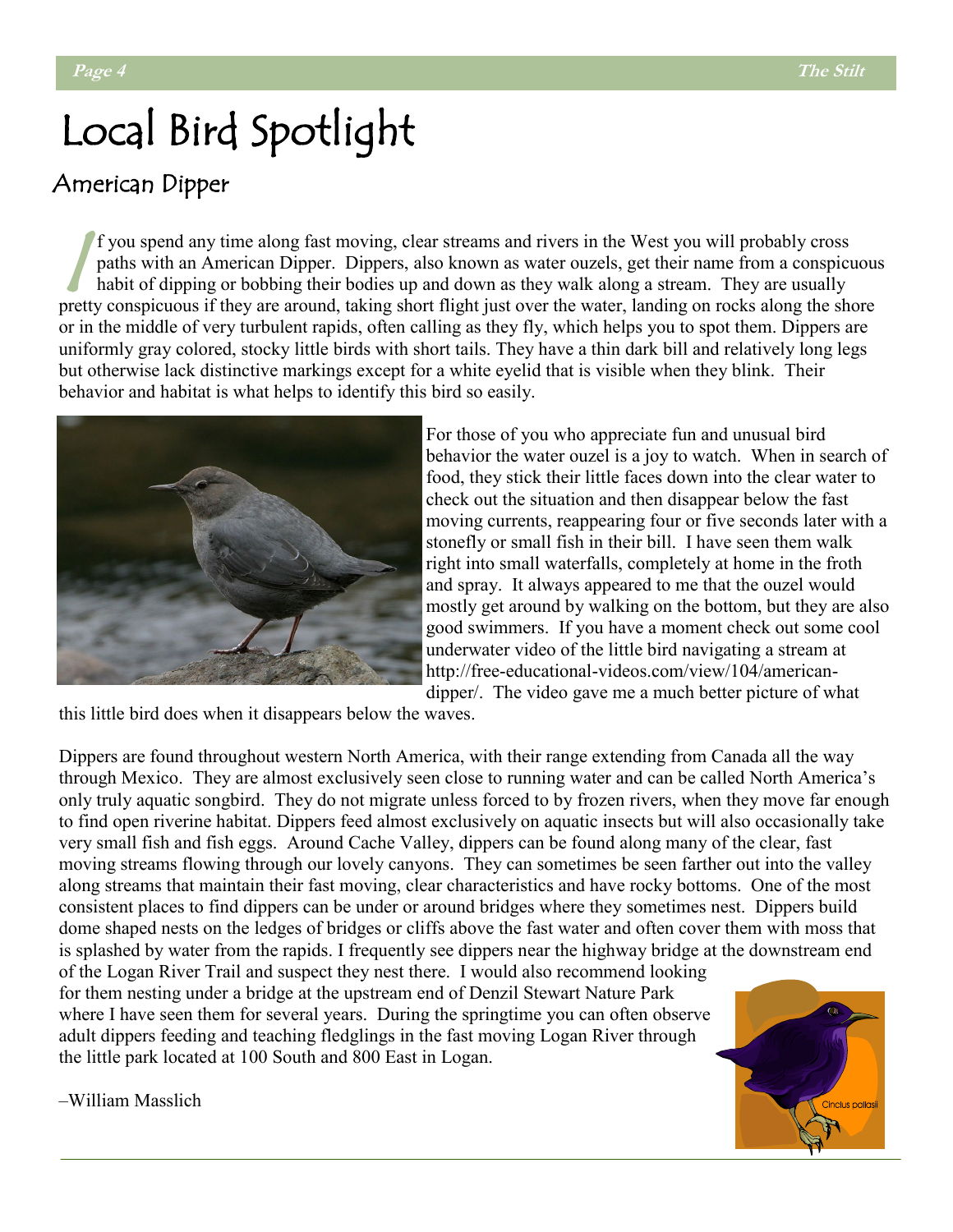# Audubon Calendar

#### February 2011

10 Our February event will be rescheduled for March. Look for the announcement in the March Stilt.

19 Mountain Snowshoeing. Join us as we climb up out of the inversion to discover the birds that winter in our mountain forests. We will hike slowly through the forests and meadows of the Bear River Range, looking and listening for the specialties of our conifer forests. Expected birds include Clark's Nutcrackers, Red Crossbills, Mountain Chickadees, Cassin's Finches, Golden-crowned Kinglets and Red-breasted Nuthatches. Surprises could include White-winged Crossbills, Pine Grosbeaks, a Northern Pygmy-Owl or perhaps even a Boreal Owl. Meet at 8 a.m. in the parking lot between Caffe Ibis and the Logan Fire Station (50 East, 150 North). Bring your own snowshoes (can be rented in advance from Utah State University's Outdoor Recreation Center) and a lunch or snack, and dress for the weather. All skill levels are welcome. We will be back in the early afternoon.

## A Climate Zombie Profile

 $H^{\circ}_{\scriptscriptstyle \rm I}$ ouse Science Vice Chair Rep. Jim Sensenbrenner, R-Wisconsin: I think that the science is inconclusive on this. What I do say very emphatically with these massive increases in utility costs through the cap and tax scheme, we shouldn't be doing this as long as the science is inconclusive.

What the science says is that temperatures peaked out globally in 1998. So we've gone for 10 plus years where the temperatures have gone down.

I personally believe that the solar flares are more responsible for climatic cycles than anything that human beings do and our lunar, our rovers on Mars have indicated that there has been a slight warming in the atmosphere of Mars and that certainly was not caused by the internal combustion engine.

#### Responses from Climate Progress:

For the record, the U.S. National Academy of Sciences concluded its recent review of climate science, saying it is a "settled fact" that "the Earth system is warming and that much of this warming is very likely due to human activities."

For the record, it's the hottest decade on record and NASA noted last year, the 12-month running mean global temperature has reached a new record in 2010: "We conclude that global temperature continued to rise rapidly in the past decade" and "there has been no reduction in the global warming trend of 0.15-0.20°C/decade that began in the late 1970s."

Sad, really. The number of people who believe that solar flares are the primary driver of "climatic cycles" ain't large. At least he could have said "the sun" and joined a larger group of widely debunked deniers. Skeptical Science explains "while there is no credible science indicating that the sun is causing the observed increase in global temperature, it's the known physical properties of greenhouse gases that provide us with the only real and measurable explanation of global warming."

‒ climateprogress.org

#### This Just In!

Cache Valley stargazer Christopher Cokinos reports seeing traffic jam along Martian canal through his 15,000-inch telescope, contradicting Rep. Sensenbrenner's assertions that there are no cars on Mars.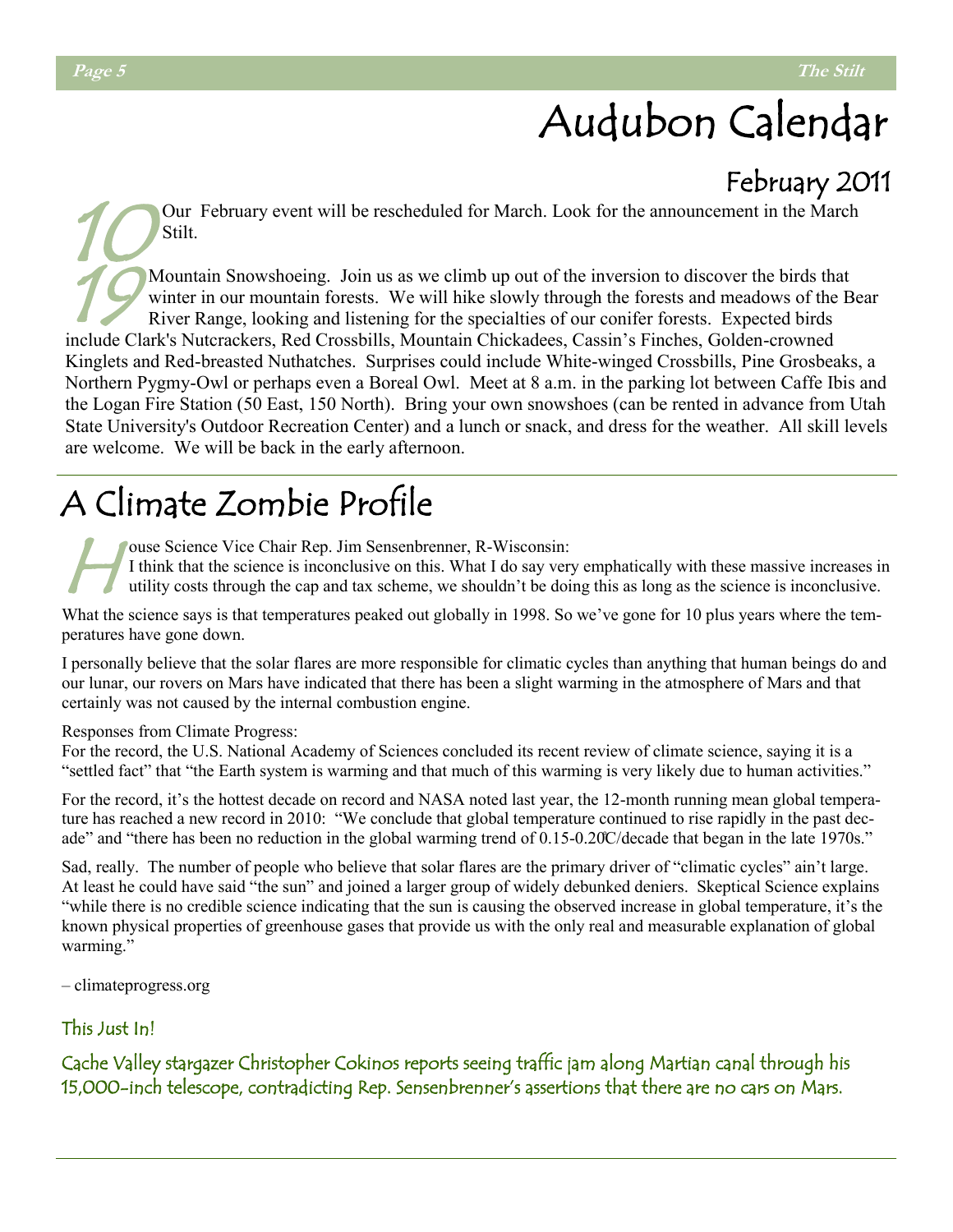## Around the Valley

 $\mathcal{N}_1^{\circ}$ ordic United Fundraiser on Jan. 25 The event is Tuesday, January 25, 6:30pm at The Logan Art House and Cinema at 795 N. Main. The cost is \$10 and includes refreshments and the showing of the Winter Wildlands Alliance Backcountry Film Festival. There will be a silent auction also. All proceeds benefit NU.

### Community Diets to Curb Global Warming

 $\mathcal{M}_{\rm B}^{\rm an}$ any of us are concerned about global warming and its threat to birds, habitat and our existence as we know it. But what does it take to move from a state of concern to one of commitment? Keith Blackmore, Conservation Chair for Northwest Illinois Audubon Society (NIAS), spent years educating people about global warming, but struggled to engage them to action. Then, at a renewable energy fair several years ago, a fellow participant gave him a copy of David Gershon's book, Low-Carbon Diet—A 30- Day Program to Lose 5,000 Pounds (2006). Keith paged through it during the conference, was inspired to purchase additional copies for his Chapter, and then worked with his Board to launch the Low-Carbon Diet as a Chapter Program.

Using the steps laid out in Gershon's book, Keith worked with Chapter Vice-President Lynn Feaver to mentor students from the local community college's Student Leadership Program to take the program to the schools. In addition, they trained several Chapter volunteers as group leaders, who then worked with small groups of community members to assess their carbon footprint and provide them tools to help reduce it. NIAS applied for and received Audubon Collaborative Funding in FY2009 to help build several tools for the Chapter website, including a carbon footprint calculator and forms for each participating group to enter their data.

Over the past three years, participants in the Chapter's program have pledged to cut 576,950 lbs of carbon from their lifestyles. Three participants were so inspired, they traded their gas-guzzling vehicles for hybrid electric cars. Another participant had an energy assessment done on her home in preparation for installing a photovoltaic system. Keith thought her energy usage was unusually high, so he supplied her with an electricity load meter to determine where the energy sink was. It turned out the refrigerator and freezer in the garage accounted for half of the home's energy usage! After removing the energy-draining appliances, she was able to save \$15,000 with a smaller PV system—just by making that one, small change.

NIAS has reached over 5,000 people through its educational presentations on global warming and Low-Carbon Diet Program groups. In addition, the Chapter has purchased 25 electricity load meters and donated them to local libraries. Community members can borrow the meters to assess energy use at their home, office or school.

For more information, call Keith Blackmore at 815-938-3204 or visit http://www.nwilaudubon.org/ lowcarbon.asp.

‒Northwest Illinois Audubon Society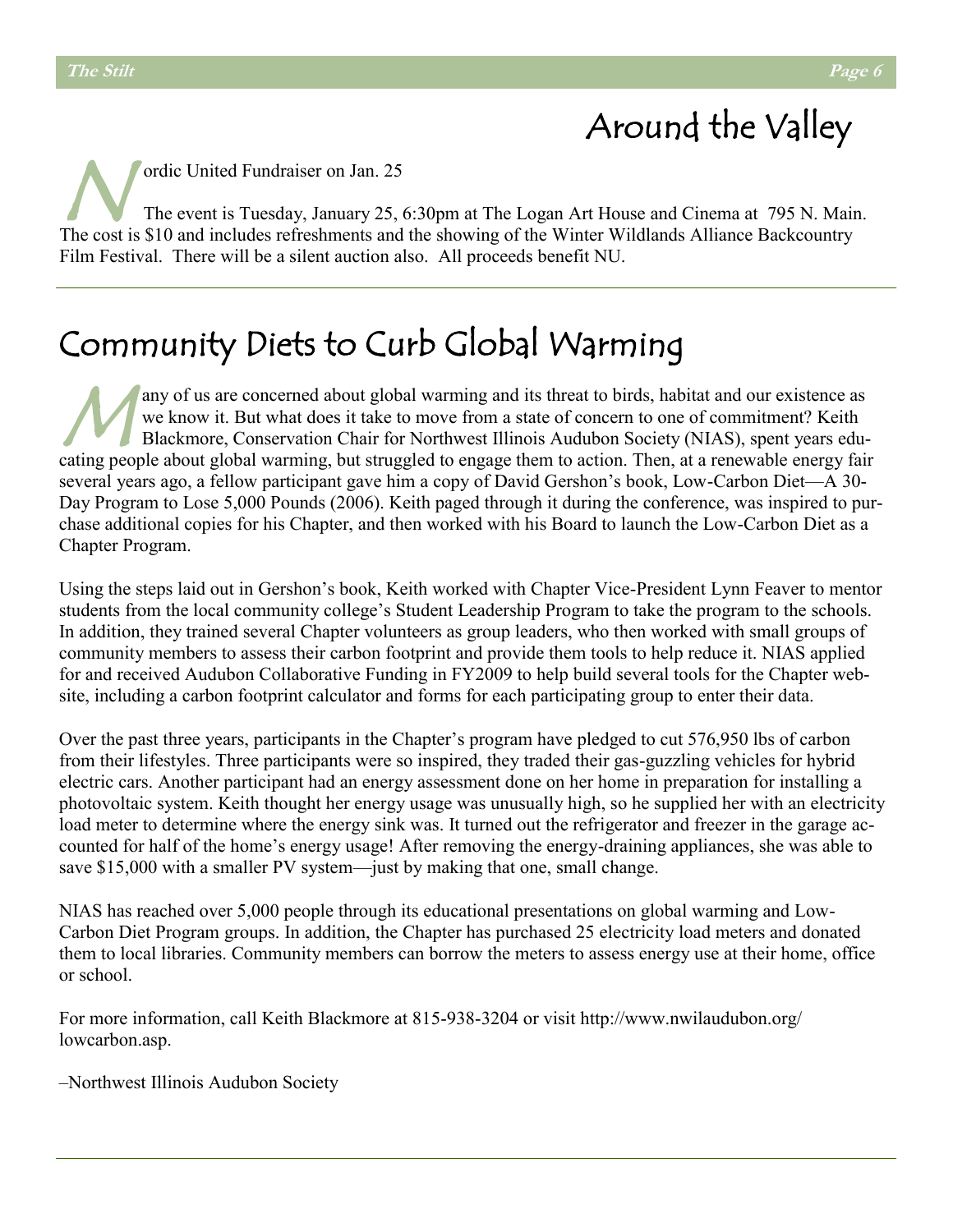

2010-2013 Chris Cokinos, 245-7769; Jack Greene, 563-6816; Reinhard Jockel; Ryan O'Donnell, 232-8146

#### Bridgerland Audubon Contacts

| President         | Val Grant, 752-7572, biores@mtwest.net                     |
|-------------------|------------------------------------------------------------|
| Vice Pres.        | Open:                                                      |
| Secretary         | Open:                                                      |
| <b>Treasurer</b>  | Jennifer Hoffmann, 713-4935, jennifer.hoffmann@comcast.net |
|                   | Asst. Treasurer Susan Drown                                |
| Outings           | Reinhard Jockel, birderjockel@gmail.com                    |
| Conservation      | Richard Mueller, 752-5637, rmueller@biology.usu.edu        |
| Education         | Jack Greene, 563-6816, jackisgreene@yahoo.com              |
| <b>Newsletter</b> | Chris Cokinos, 245-7769, chris.cokinos@usu.edu             |
| Circulation       | Susan Durham, 752-5637, sdurham@cc.usu.edu                 |
| Sanctuary         | Jim Cane, 713-4668, jimcane@cc.usu.edu                     |
| Hotline           | Nancy Williams, 752-4780, nanwill@cc.usu.edu               |
| Webmaster         | Ryan O'Donnell, 232-8146, ryan@biology.usu.edu             |
| Webhost           | www.xmission.com                                           |

Membership in the Bridgerland Audubon Society includes a subscription to The Stilt, as well as *Audubon* magazine. The editor of The Stilt invites submissions, due on the 10<sup>th</sup> of each month. Send to chris.cokinos@usu.edu.

Address

City\_\_\_\_\_\_\_\_\_\_\_\_\_\_\_\_\_\_\_ State\_\_\_\_ ZIP\_\_\_\_\_\_\_\_\_\_\_\_\_\_



Please send all checks payable to National Audubon Society with this card to: National Audubon Society PO Box 422250 Palm Coast, FL 32142-2250 Membership Source Code: C0ZW520Z



National Audubon occasionally makes its membership list available to selected organizations. To have your name omitted from this, please check this box.

Note to new National Audubon members: To get on *The Stilt* newsletter mailing list without the usual 8-week delay, contact Susan Durham, 752-5637, sdurham@cc.usu.edu.

Prefer the local newsletter only? Send \$20 (make checks payable to Bridgerland Audubon Society) and this form to: Bridgerland Audubon Society, PO Box 3501, Logan, UT 84323-3501 for a subscription to *The Stilt.*